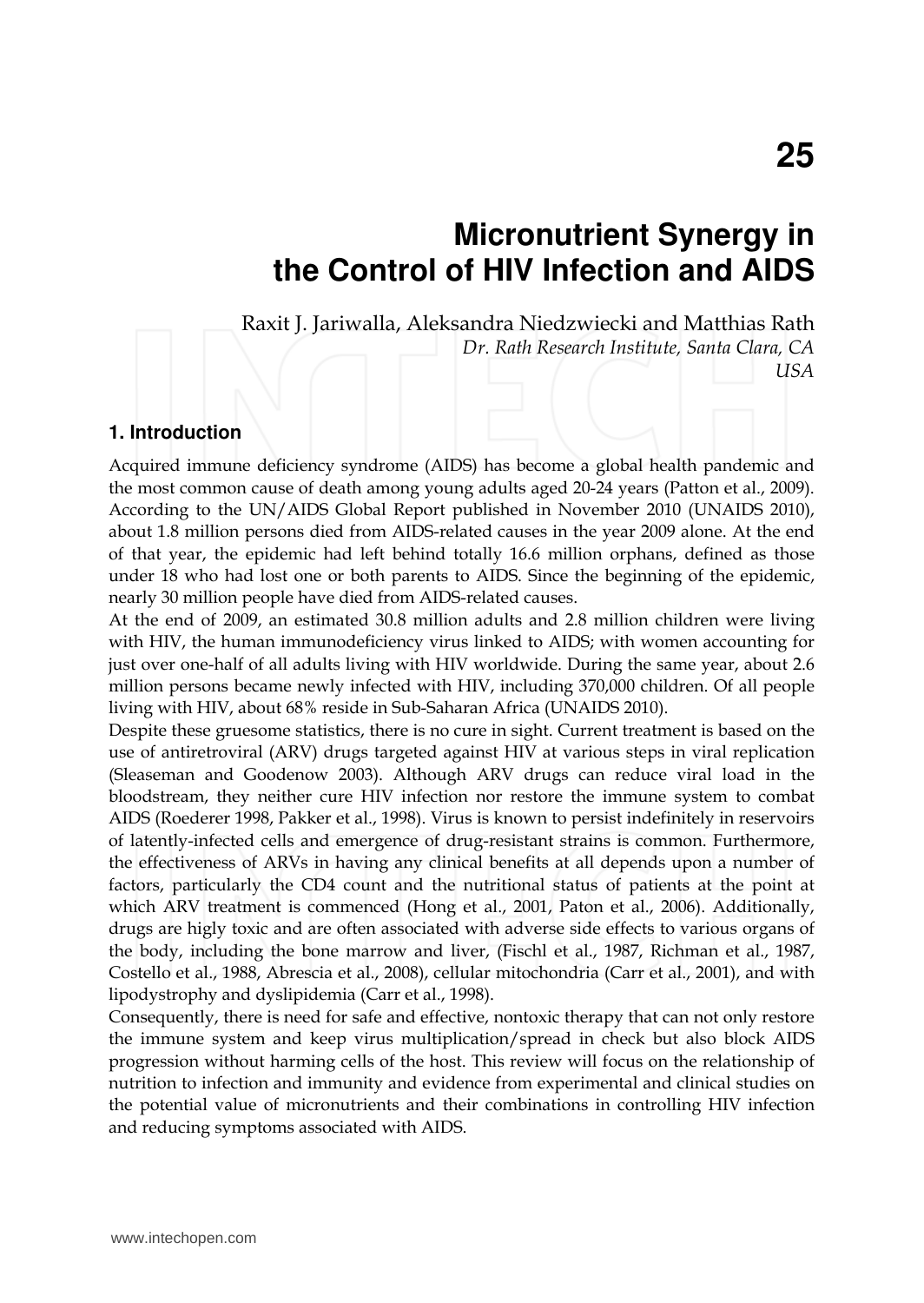# **2. Nutritional deficiencies in HIV and AIDS**

The relationship between nutrition, infection and immunity is well established since the early 1940's (Scrimshaw 2003, Webb and Villamor 2007). It is for instance well recognized that nutritional deficiency can lower immunity and predispose individuals to microbial infection. Conversely, nutritional supplementation can improve immune function and prevent/confer resistance to infection.

As the latent period between HIV infection and AIDS manifestation has been estimated at 8- 10 years (Morgan et al 2002), nutritional cofactors, besides HIV, have been implicated in AIDS development (Beach et al., 1992, Baum et al., 1995, Jariwalla et al., 2008a, 2009). Furthermore, nutrient supplementation in asymptomatic HIV-infected individuals was shown to delay the onset of AIDS (Abrams et al., 1993, Tang et al., 1993), supporting involvement of nutritional status as a contributory factor in AIDS development.

It is universally known since the emergence of the AIDS epidemic in the early 1980's that nutritional deficiencies are prevalent in persons with HIV infection and AIDS (Gray 1984, Beach et al., 1992, Jariwalla 1995; see also Table 1). These deficits include: (i) specific micronutrient abnormalities such as reduced blood levels of the common ACE vitamins, minerals, trace elements including selenium, amino acids such as cysteine, and the tri-peptide glutathione, which displays a global systemic deficiency; (ii) macronutrient abnormalities such as protein calorie malnutrition, which has been linked to a wasting disease, characteristic of AIDS. Malnutrition has also been linked to the spread of AIDS and TB in developing countries and with reduced survival (Paton et al., 2006, Turchenko et al., 2008)





## **3. Impact of nutritional deficiencies**

Micronutrient deficiencies in particular vitamin and mineral deficiencies can promote and strengthen microbial growth by weakening the immune system of the host, making it prone to acquiring new infections (Scrimshaw 2003, Webb and Villamor 2007; see Fig 1).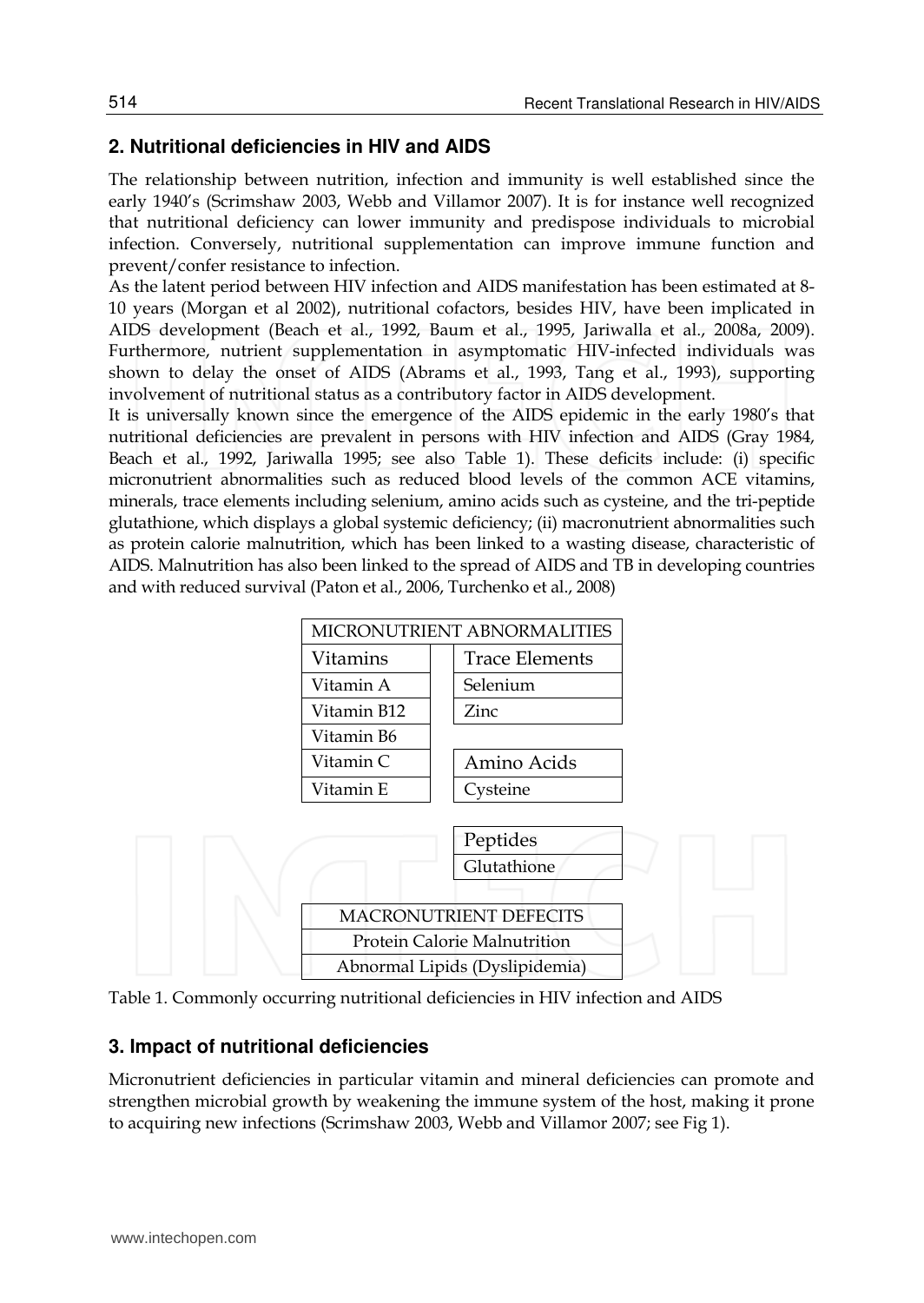

Fig. 1. Impact of micronutrient deficiencies on infectious diseases

# **4. Essential role of micronutrients in cell physiology and immunity**

Micronutrients are essential for sustaining all cellular functions including metabolic reactions in the cytosol and biochemical functions within cellular organelles (Fig 2). Vitamins and minerals are needed in smaller amounts than proteins, fats and sugars but without them, cells cannot convert food into biological energy and build different body structures.



Fig. 2. Micronutrients are essential for sustaining all cellular functions

Micronutrients are also critical for optimum functioning of the immune system including cell-mediated immunity, antibody production (humoral immunity) and optimum thymus function (Fig. 3).

The pathological basis of AIDS is a dysfunctional immune system clinically indicated by abnormally low levels of white blood cells. Micronutrients are essential for blood formation,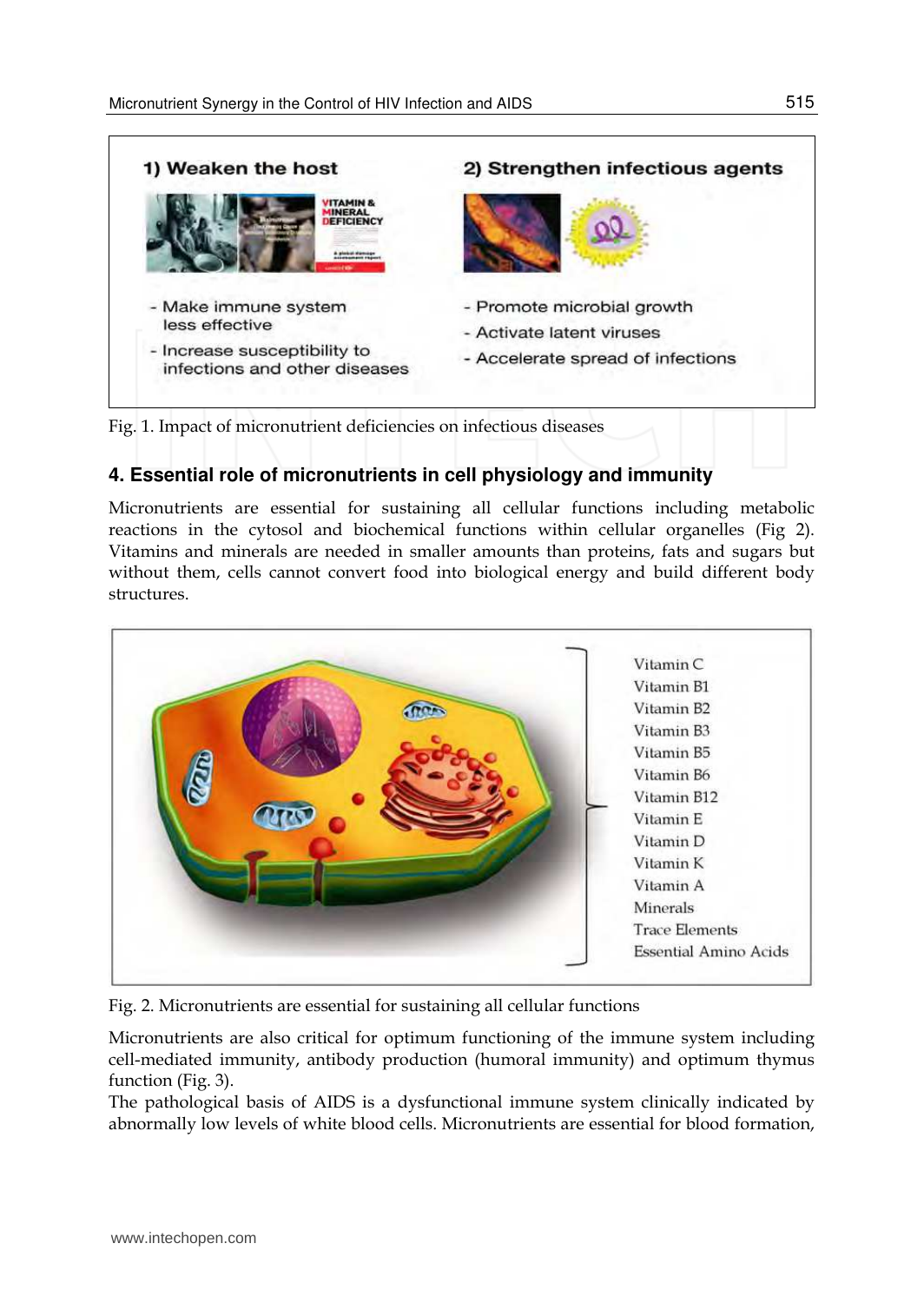including white blood cells. Of particular importance are: vitamin B-3, vitamin B-5, vitamin B-6, vitamin B-12, vitamin C, folic acid and iron. Any textbook of biology or biochemistry documents these scientific facts. Moreover, no less than nine Nobel Prizes in Medicine have been awarded to date on the discovery of the health benefits of vitamins, relevant to their role in cellular physiology and impact on the immune system (Nobel Prize Committee website, Nobelprize.org).



Fig. 3. Nutrients are critical for optimum immune defense of a host

# **5. Role of micronutrients in suppression of virus infection**

Additionally, experimental studies have shown that specific micronutrients can suppress virus infection at various steps in the viral life cycle that include blocking (a) virus entry, (b) virus multiplication, (c) virus activation in latently infected cells and (d) virus spread (Fig 4). Prevent viral entry into cells (Vitamin C, EGCG)

Stop viral multiplication (Vitamin C, N-Acetylcysteine)

Prevent activation of "silent" viruses (Vitamin C)

Limit spread of infections (Lysine, Vitamin C)

In the case of HIV, micronutrients have been shown to block virus expression at all stages of virus-host interactions, which include acute infection, chronic expression and activation from latently infected cells (Fig 5). The specific micronutrients demonstrated to affect different phases of virus infection are listed in Table 2. Most of them are reducing agents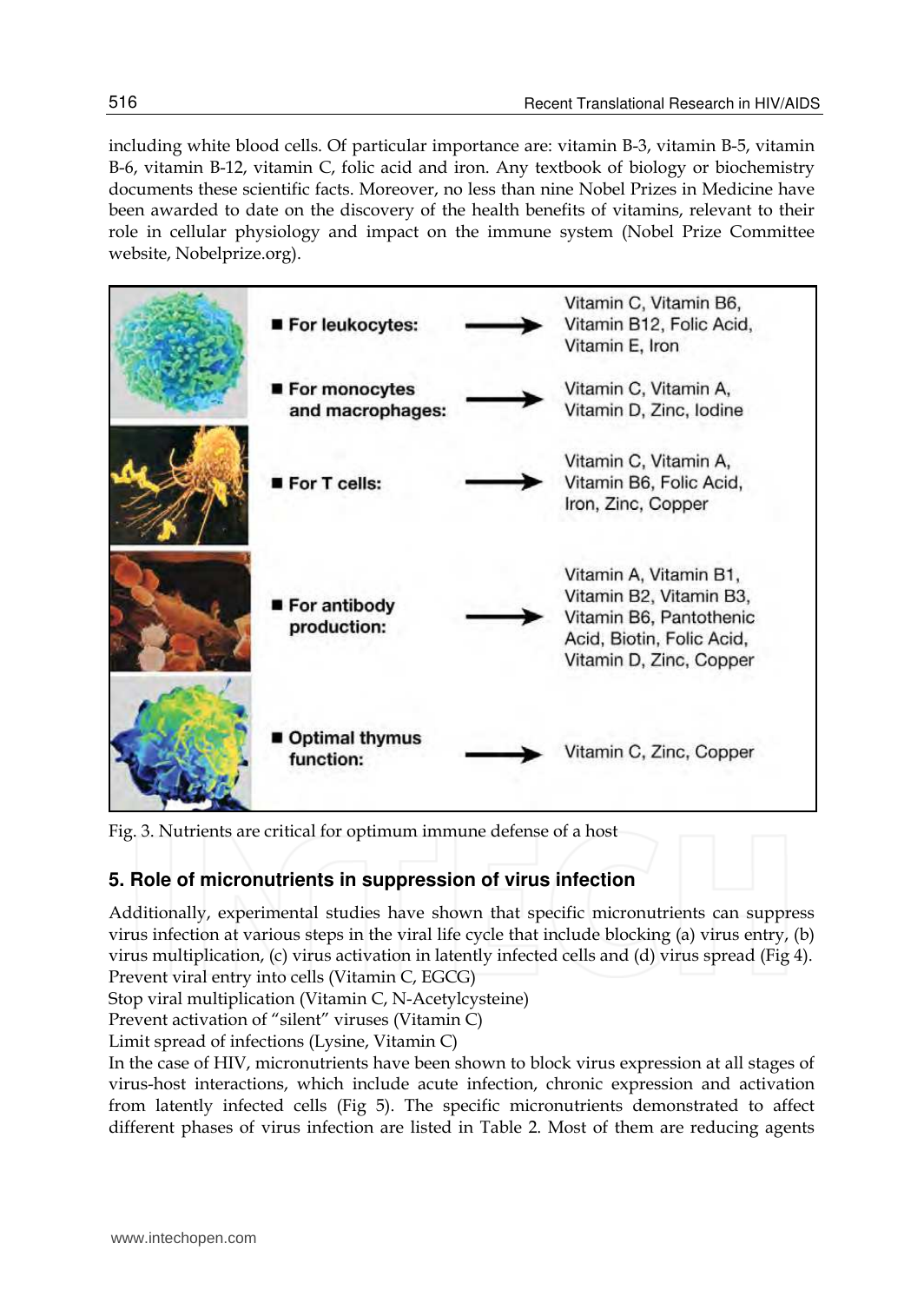with antioxidant properties. They include: vitamins C and E, amino acid thiols such as cysteine or its derivative N-acetyl cysteine (NAC), disulfides such as alpha-lipoic acid, tripeptides such as glutathione and its derivative glutathione monoester, polyphenols such as epigallo-catecheine gallate (EGCG from green tea) and the trace element selenium. Among them, ascorbic acid (vitamin C or ascorbate) is the most versatile, capable of blocking HIV replication in all phases of HIV infection namely, acute, chronic and latent infection (Harakeh et al., 1990; Harakeh and Jariwalla, 1991, 1995). Cysteine and glutathione monoester inhibit chronic HIV expression (Mihm et al., 1991; Kalebic et al., 1991) whereas NAC and selenium are effective in inhibiting HIV activation in latently-infected cells (Roederer et al., 1990, Harakeh and Jariwalla 1991; Sappey et al., 1994). It has been reported that alpha-lipoic acid can block acute infection (Bauer et al., 1991) and flavonoids including the polyphenol EGCG inhibit HIV at an early stage, blocking interaction of the virus with



Fig. 4. Nutrients can directly suppress viral infections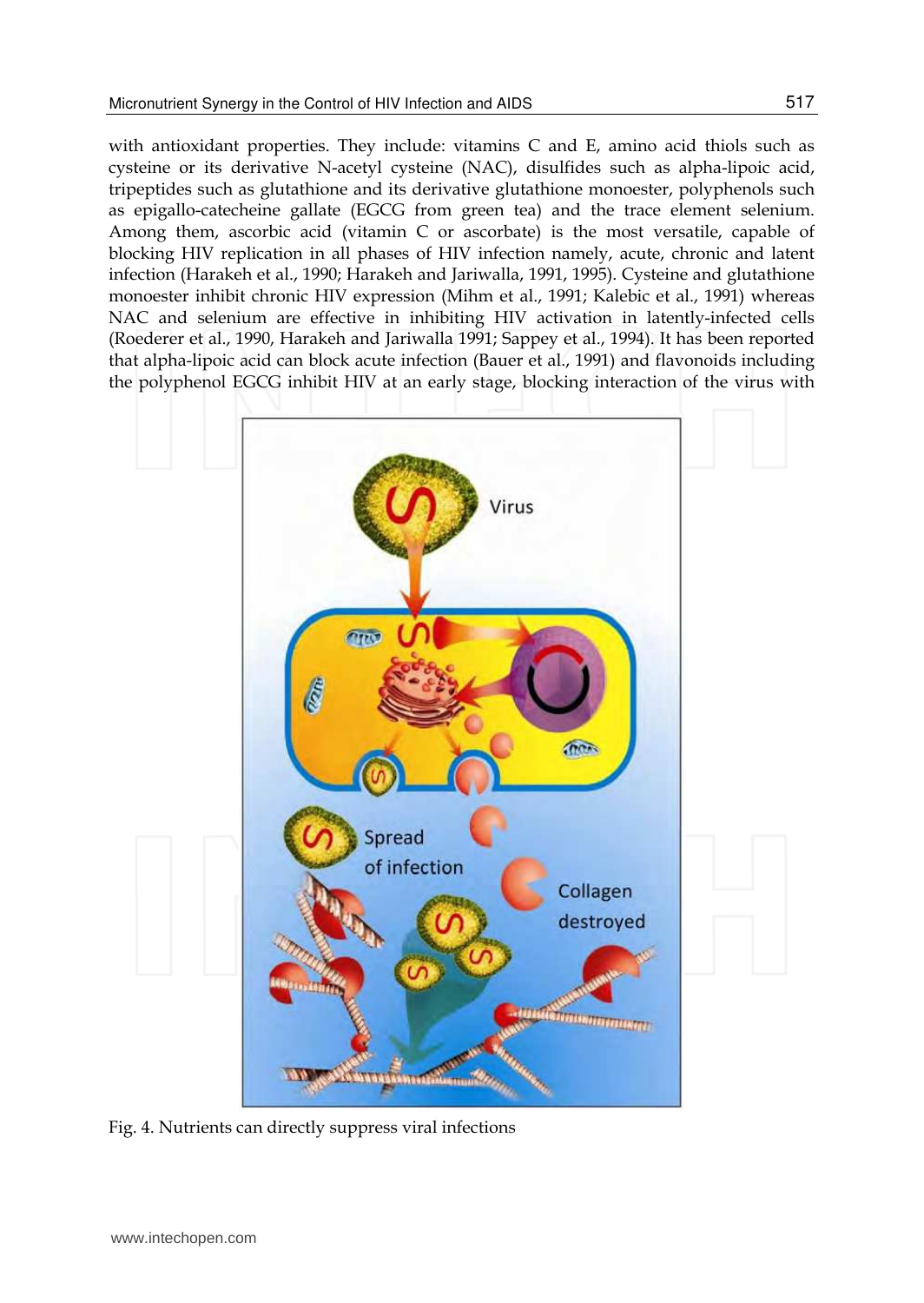host-cells receptor (Mahmood et al., 1993, Fassina et al., 2002). More recently, green tea extract enriched in such polyphenols (80% by weight) was shown to suppress HIV production in chronically and latently infected cells (Jariwalla et al., 2010).



Fig. 5. Micronutrients can target different stages in HIV-host cell interaction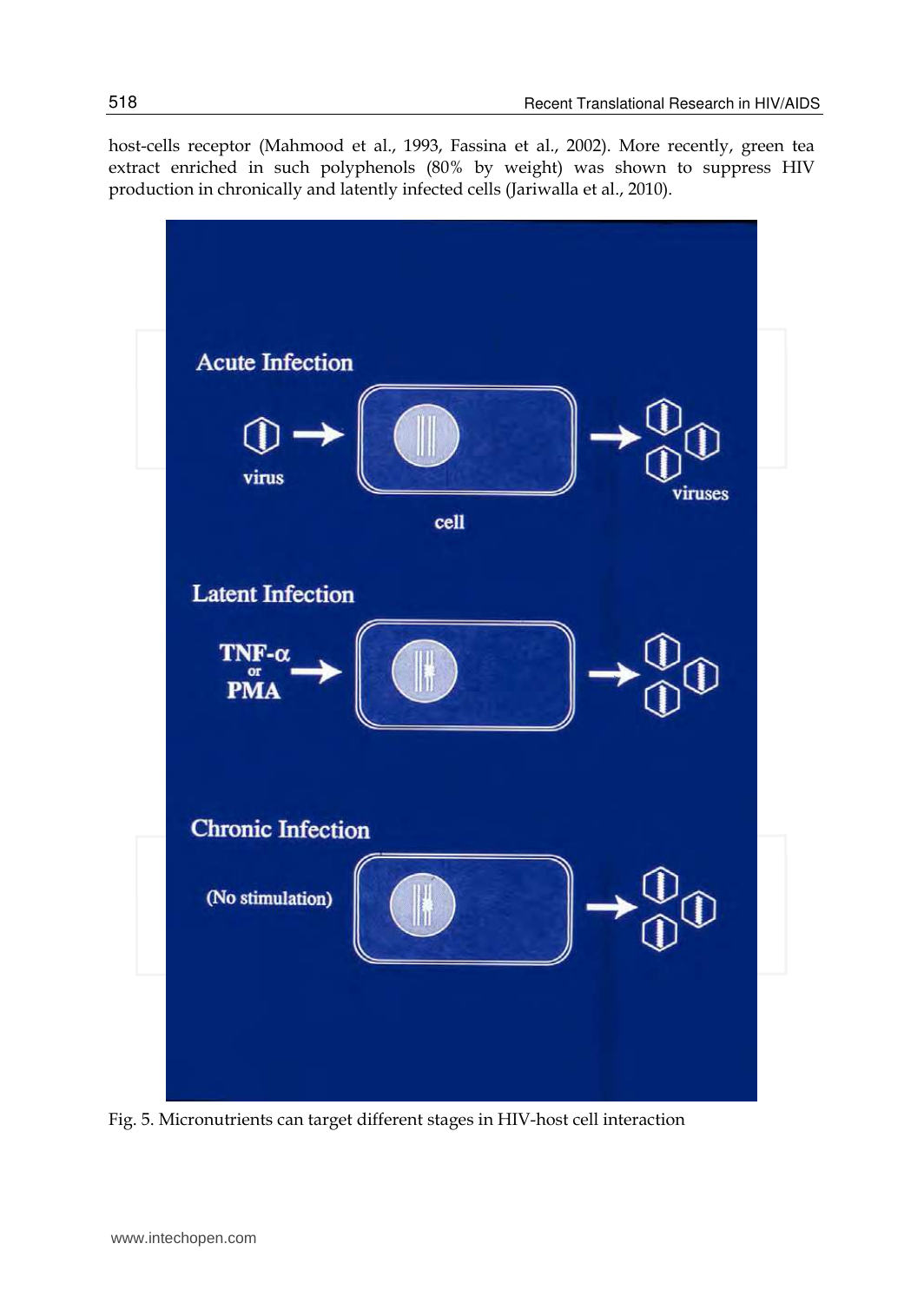| <b>Nutrient</b>                        | <b>Inhibitory Effect Targeted at</b>                           | Reference                                                               |  |
|----------------------------------------|----------------------------------------------------------------|-------------------------------------------------------------------------|--|
| Vitamin E                              | Latent infection                                               | Suzuki et al 1993                                                       |  |
| Vitamin C                              | Acute, chronic and latent<br>infection                         | Harakeh and Jariwalla (1991,<br>1995)                                   |  |
| Cysteine, alpha-lipoic<br>acid         | Chronic and acute infection                                    | Mihm et al 1991, Baur et al 1991                                        |  |
| NAC, Selenium                          | Chronic and latent infection                                   | Roederer et al 1990, Harakeh &<br>Jariwalla 1991, Sappey et al<br>1994. |  |
| Glutathione<br>monoester               | Chronic infection                                              | Kalebic et al 1991                                                      |  |
| Flavonoids, EGCG,<br>green tea extract | Acute infection                                                | Mahmood et al 1993, Fassina et<br>al 2002, Jariwalla et al 2010         |  |
| Nutrient mixture<br>$(NM)^*$           | Synergistic HIV suppression in<br>chronic and latent infection | Jariwalla et al 2010                                                    |  |

Table 2. Action of micronutrients on phases of HIV infection

\* containing (vitamin C, green tea extract, lysine, proline, arginine, NAC, selenium)

# **6. Our approach to controlling virus infection with nutrient synergy**

Although specific, single nutrients have been shown to suppress HIV in previous studies, little attention has been directed at blocking virus expression with nutrient combinations. To investigate this, we have utilized the principle of nutrient synergy i.e. use of nutrients in combination at low to moderate (physiological) levels for prevention and control of disease (Rath and Niedzwiecki 1996, Rath et al., 2005, Jariwalla et al., 2008a, 2009). The principle underlying nutrient synergy is that nutrients work in the body in harmonious synergy, not isolation, and they allow for maximal benefits when used in combination at physiological doses. In nutrient synergy  $1 + 1$  is more than 2 (Fig 6). We have applied this principle to both experimental studies of HIV infection as well as the in vivo evaluation of a defined multimicronutrient supplement in AIDS patients in a community wide setting.



Fig. 6. The benefits of nutrient synergy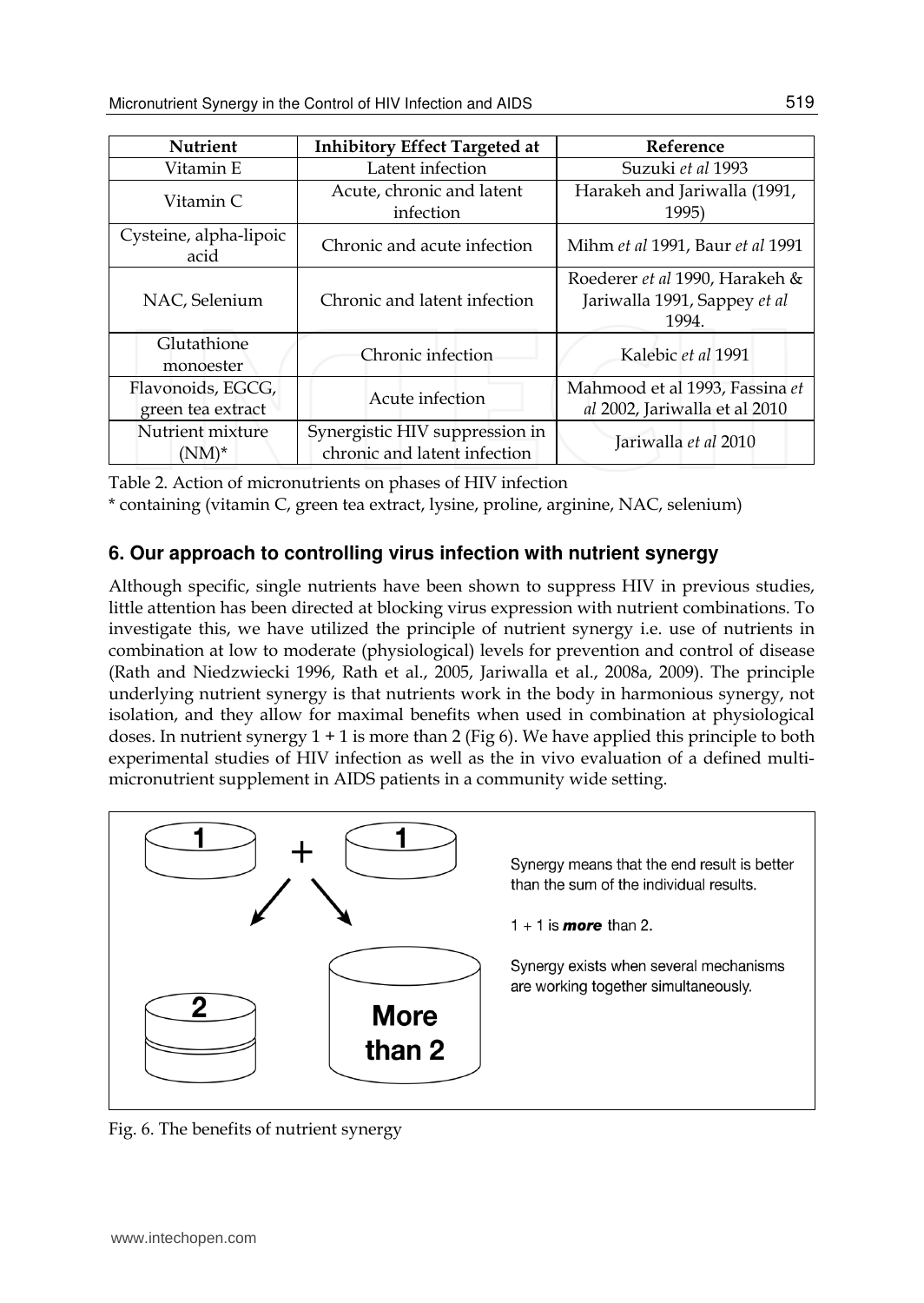All nutrients work in our bodies in harmonious synergy, not in isolation. Nutrient Synergy allows for achieving maximum health benefits and keeping cellular processes in balance using smaller quantities of nutrients. Use of single vitamins in very high-doses or a randomly selected nutrient combination is not recommended as an optimal approach to health.

## **7. Experimental studies in HIV infection**

Studies conducted by us of micronutrient combinations in laboratory cultures of HIV infected cells have provided further support for nutritional efficacy in viral immunodeficiency disease (Jariwalla et al., 2010). In these studies, we compared the ability of micronutrient combinations to single nutrients in the suppression of HIV replication in both chronically and latently infected cells. H9-HTLV IIIB is a model, chronically-infected T lymphocytic cell line that constitutively produces HIV cytopathic virus in the cell culture supernatant (Popovic et al., 1984, Gallo et al., 1984, Harakeh et al., 1990, Harakeh and Jariwalla 1991). Exposure of these cells to low/moderate concentrations of single micronutrients such as ascorbic acid, green tea extract and the amino acids such lysine produced only small inhibitory effects on virus production. In contrast, exposure of cells to combinations of micronutrients conferred significantly greater HIV suppression compared to single nutrients, indicating a synergistic effect. A nutritional mixture (NM), consisting of vitamin C, green tea extract, amino acids (lysine, proline, arginine), NAC and selenium also gave enhanced suppression of HIV production in this cell line compared to single nutrients (Jariwalla et al., 2010; see also Table 2). A similar inhibitory effect on cytokine-stimulated virus expression was obtained in latently infected T cells, indicating that micronutrients cooperate to suppress virus expression in both chronically and latently-stimulated cells (Jariwalla et al., 2010; Table 2).

#### **8. Clinical nutrition studies in AIDS patients**

Based on the above scientific evidence of micronutrient effectiveness in laboratory cultures of virally-infected cells, we have incorporated the use of micronutrients in natural control of HIV infection. Our studies conducted in persons with AIDS symptoms have provided further support for micronutrient efficacy in viral immunodeficiency disease (Jariwalla et al., 2008a, 2009). This in vivo confirmation of micronutrient efficacy was demonstrated in AIDS patients in a community wide program conducted in South Africa between 2005 and 2008. In this community program, the Dr. Rath Foundation donated a micronutrient supplement to the South African National Civic Organization (SANCO) who distributed it among people affected by AIDS in various townships in South Africa.

The micronutrient supplement contained vitamins and trace elements (except iron) that are known to modulate the immune system (listed in Fig. 3) plus selenium, essential minerals and other important nutrients such as amino acids, green tea extract, bioflavonoids, N-acetyl cysteine, inositol and coenzyme Q10. This supplement was given to subjects to be taken 3 times a day with meals. The characteristics of participants, patient selection, informed consent, administration of questionnaire grading AIDS-defining symptoms and the evaluation methodology were reported previously (Jariwalla et al., 2008a, 2009).

The first township where a pilot nutritional program was evaluated was Khayelitsha, a township near Cape Town (Jariwalla et al., 2008a). In this pilot protocol, 56 AIDS patients completed all 3 examinations and their completed questionnaires were evaluated for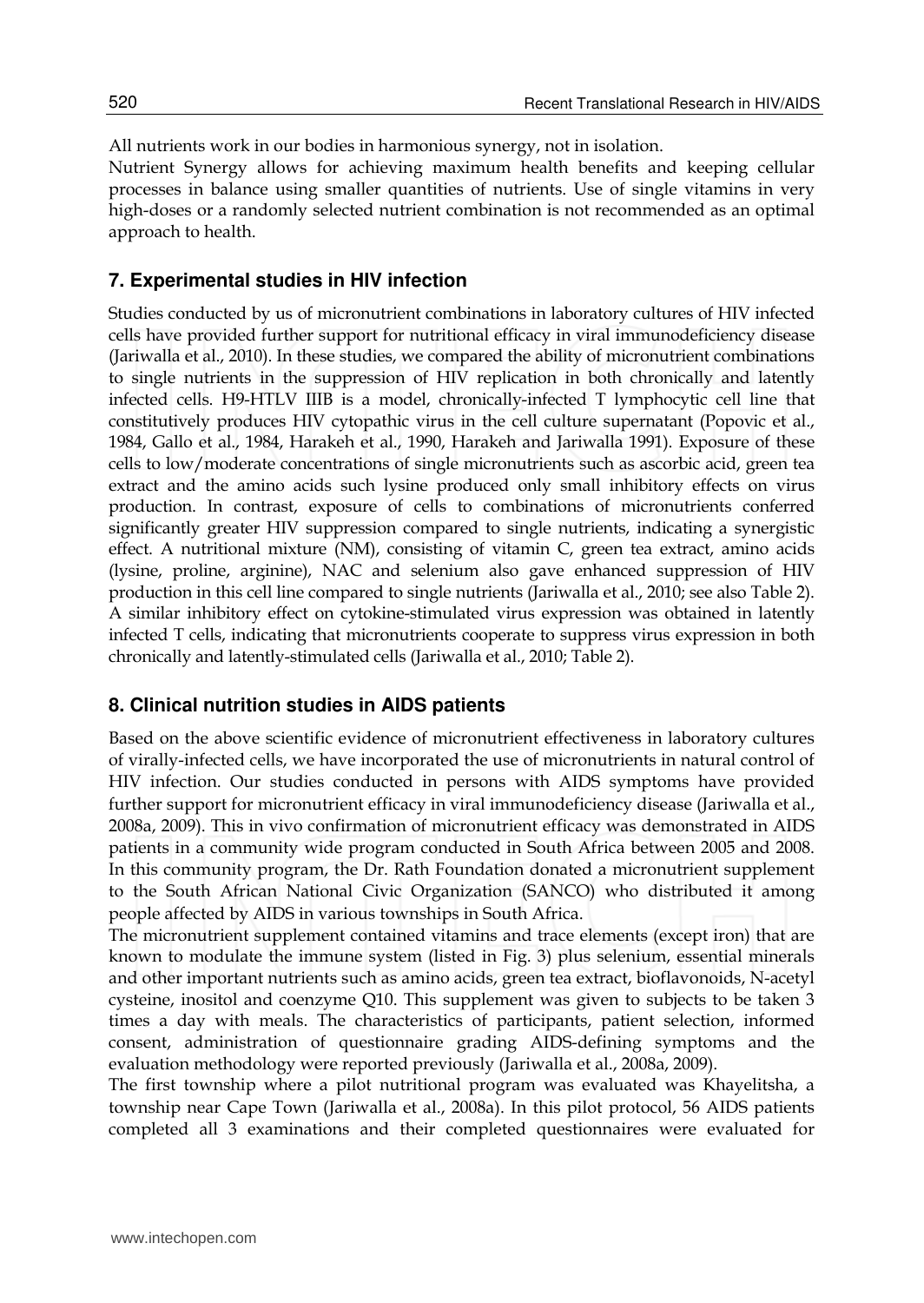changes in severity of symptoms seen after the first 3 visits (8-12) weeks from the beginning of micronutrient supplementation. Table 3 lists the AIDS-defining symptoms for Africa, other physical symptoms, pain symptoms and symptoms of well-being. Tables 4-6 show a summary of the impact on these symptoms from micronutrient supplementation. The results showed that within 10-12 weeks, the micronutrient supplement statistically significantly suppressed all AIDS-defining symptoms compared to baseline. The supplement also significantly suppressed other physical symptoms frequently seen in AIDS patients including state of well-being (Jariwalla et al., 2008a).

| <b>AIDS-Defining Symptoms</b>  | <b>Symptoms of Well Being</b> |
|--------------------------------|-------------------------------|
| Fever                          | Appetite                      |
| Diarrhoea                      | Energy                        |
| Cough                          | Enjoyment of life             |
| Weight loss                    | Fear of future                |
| TВ                             | Concentration                 |
| Oppurtunistic infections       | Anxiety                       |
|                                | Depression                    |
| <b>Other Physical Symptoms</b> | Insomnia                      |
| Swollen glands                 | Fatigue                       |
| Colds, flu                     |                               |
| Rashes                         |                               |
| Wounds, sores, ulcers          |                               |
| Headache                       |                               |
| Bloating, gas                  |                               |
| Other physical symptoms        |                               |

Table 3. AIDS-Related Symptoms, Conditions and Diseases Monitored in Community Wide Micronutrient Program

The micronutrient supplement evaluated in Khayelitsha was also rolled out in KwaZulu Natal district (near Durban) where a very large group (522 patients) completed all 3 exams and questionnaires. Similar to Khayelitsha, the same trend in reduction of AIDS-defining symptoms, other physical AIDS-associated symptoms and pain symptoms was seen (Tables 4-6). The results were also confirmed in two other townships (Western Cape and Free State), for a total of 813 participants from all 4 townships (Tables 4-6).

| <b>Site</b>             | Total no of<br>patients | % decrease in AIDS-defining symptoms from<br>baseline after 3 visits * |
|-------------------------|-------------------------|------------------------------------------------------------------------|
| Khavelitsha             | 50                      | 33-61%                                                                 |
| Kwazulu-Natal (KZN) 473 |                         | 37-48%                                                                 |
| Western Cape            | 153                     | $51 - 78%$                                                             |
| <b>Free State</b>       | 82                      | 23-26%                                                                 |

Table 4. Impact of micronutrient supplementation on AIDS defining symptom in a community wide program

\*8-12 weeks except Free State (= 40 weeks)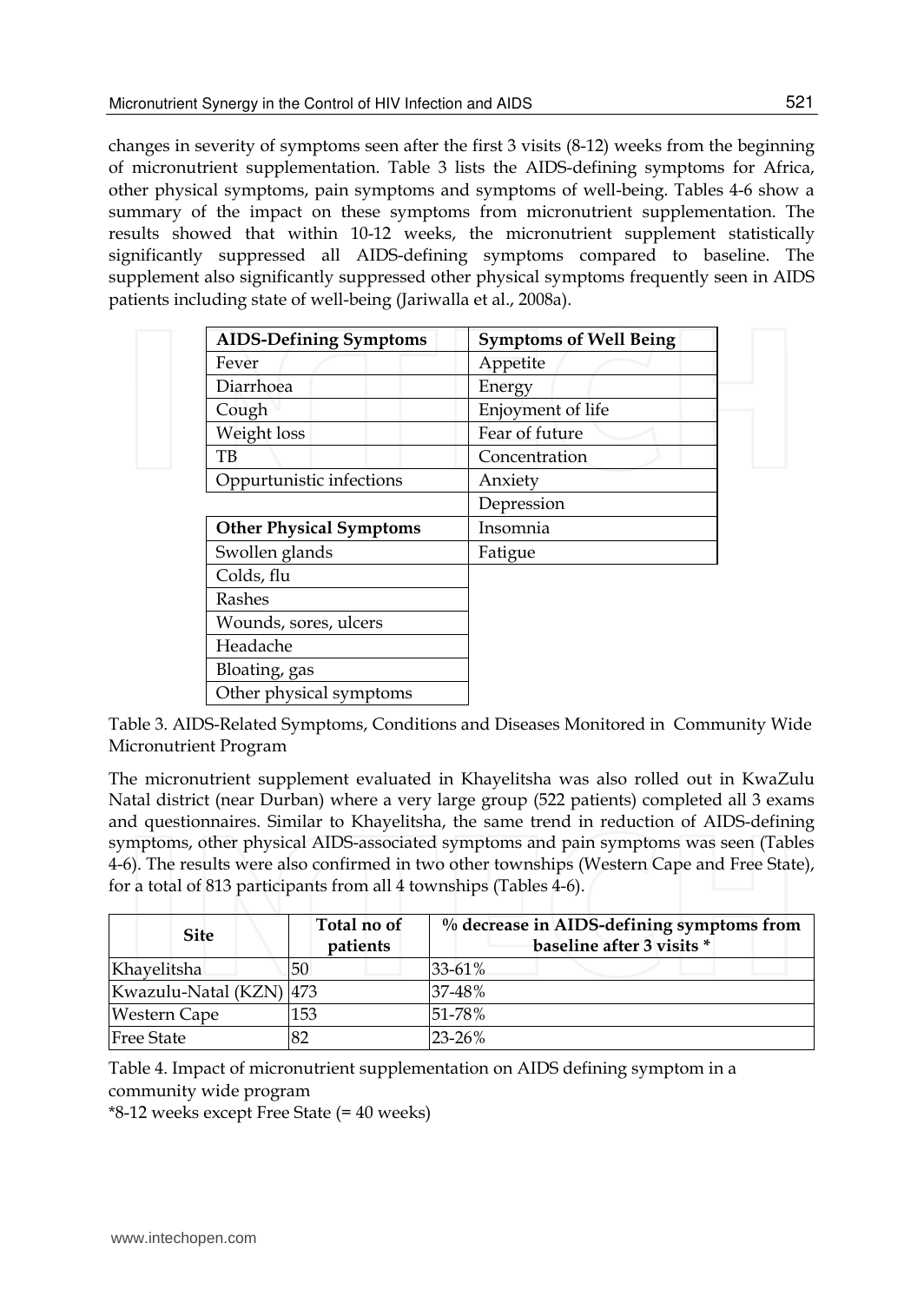| <b>Site</b>         | Total no of<br>patients | % decrease in other physical symptoms from<br>baseline after 3 visits * |
|---------------------|-------------------------|-------------------------------------------------------------------------|
| Khavelitsha         | 45                      | 37-60%                                                                  |
| Kwazulu-Natal (KZN) | 522                     | $17 - 54%$                                                              |
| Western Cape        | 153                     | 44-83%                                                                  |
| <b>Free State</b>   | 78                      | 17-47%                                                                  |

Table 5. Impact of micronutrient supplementation on other physical symptoms in AIDS patients in community wide program

\* 8-12 weeks except Free State (= 40 weeks)

| <b>Site</b>         | Total no of<br>patients | % decrease in pain symptoms from<br>baseline after 3 visits * |
|---------------------|-------------------------|---------------------------------------------------------------|
| Khayelitsha         | 44                      | 38-49%                                                        |
| Kwazulu-Natal (KZN) | 511                     | 32-50%                                                        |
| Western Cape        | 149                     | 43-64%                                                        |
| <b>Free State</b>   | 79                      | 24-35%                                                        |

Table 6. Impact of micronutrient supplementation on pain symptoms in AIDS patients in community wide program

\* 8-12 weeks except Free State (= 40 weeks)

# **9. Conclusion**

The results we have seen are not in isolation. Beneficial effects of micronutrients and their combinations have been seen in clinical studies conducted by other researchers as summarized in Table 7. These studies have evaluated nutrients in combination and reported beneficial effects on various outcomes including improvement in viral and immune parameters, antioxidant protection from cellular damage, slowing of disease progression, reduction of AIDS-related symptoms and improvement of birth outcomes in pregnant women. The impact of nutritional support and vitamin and micronutrient supplementation in the treatment of HIV and AIDS is a seriously under-investigated area. Repeated calls have been made for more studies in this area by international health agencies. Although micronutrients are not a cure for AIDS, in the absence of an effective cure or vaccine and in the face of the toxicity and limited efficacy of ARVs, they are a safe, effective and affordable way to halt progression towards and even reduce the symptoms of the AIDS disease and to improve the quality of life of AIDS patients.

The implications of micronutrient supplementation results for public health and control of infectious and immunodeficiency disease are enormous. If properly evaluated, micronutrients have the potential of being incorporated into strategies for fighting viral pandemics on a global scale. Implementation of the above positive findings could save millions of lives.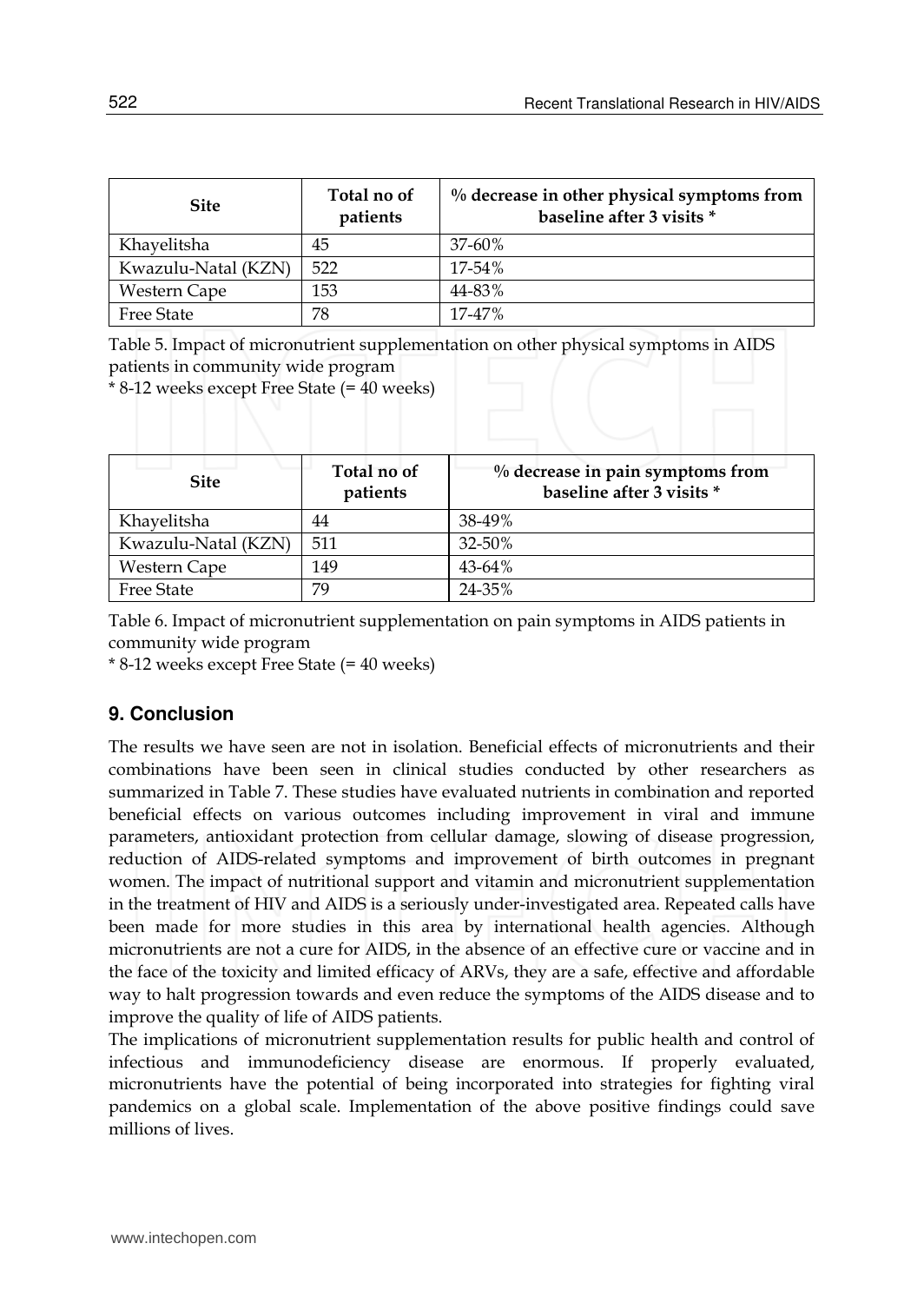| <b>Micronutrient Supplement</b> | Clinical change                                          | Reference                       |
|---------------------------------|----------------------------------------------------------|---------------------------------|
|                                 | Delayed onset of AIDS in HIV                             | Abrams et al 1993, Tang         |
| Multivitamin Supplement         | positive asymptomatic persons                            | et al 1993                      |
|                                 | Increased survival compared to                           | Herzenberg et al 1997           |
| N-acetylcysteine (NAC)          | placebo                                                  |                                 |
|                                 | 1) Reduced oxidative stress, viral                       | Allard <i>et al</i> 1998, de la |
| Vitamin C plus E                | 2) Prevention of AZT-induced Asuncion et al 1998<br>load |                                 |
|                                 | miochondrial damage                                      |                                 |
| NAC plus vitamin C              | Enhanced immune responses and                            | Muller et al 2000               |
|                                 | reduced viral load in advanced AIDS                      |                                 |
| Multivitamin Supplement         | Reduced fetal death among HIV-                           | Fawzi et al 1998, 2004          |
|                                 | infected Tanzanian women                                 |                                 |
| Multi-micronutrient             | Increased survival among HIV-                            | Iiamton et al 2003              |
| Supplement                      | infected persons in Bangkok                              |                                 |
| Micronutrient Supplement        | Improved CD4 count                                       | Kaiser et al 2006               |
| <b>Nutritional Supplements</b>  | Delayed AIDS progression in HIV-                         | Namulemia et al 2007            |
|                                 | infected persons                                         |                                 |
| Alpha-lipoic acid               | Enhanced blood glutathione and                           | Jariwalla et al 2008b           |
|                                 | improved lymphocyte function                             |                                 |
| Micronutrient Supplement        | Reduced AIDS related and pain                            | Jariwalla <i>et al</i> 2008a;   |
|                                 | symptoms; improved state of well                         | 2009                            |
| (see text, page 8)              | being                                                    |                                 |

Table 7. Clinical improvements seen upon micronutrient supplementation in HIV and AIDS patients, in peer-reviewed published studies.

## **10. Acknowledgement**

We would like to thank Lisa Smith for help with formatting/presentation of the graphics and Anupriya Pandit for tabulating data and organizing references.

# **11. References**

- Abrams B, Duncan D & Hertz-Picciotto I. (1993*).* A prospective study of dietary intake and acquired immune deficiency syndrome in HIV-seropositive homosexual men. *J Acquir Immune Defic Syndr.,* Vol. 6, No. 8, pp. 949-58.
- Abrescia N, D'Abbraccio M, Figoni M, Busto A, Maddaloni A & De Marco M. (2005). Hepatotoxicity of antiretroviral drugs. *Current Pharmaceutical Design,* Vol. 11, pp. 3697-3710.
- Allard JP, Aghdassi E, Chau J, Tam C, Kovacs CM, Salit IE & Walmsley SL. (1998). Effects of vitamin E and C supplementation on oxidative stress and viral load in HIV-infected subjects. *AIDS*, Vol. 12, No. 13, (September 10), pp. 1653-9.
- de la Asunción JG, del Olmo ML, Sastre J, Millán A, Pellín A, Pallardó FV & Viña J. (1998). AZT treatment induces molecular and ultrastructural oxidative damage to muscle mitochondria. Prevention by antioxidant vitamins. *J Clin Invest*., Vol.102, No. 1, (July 1), pp. 4-9.
- Bauer A, Harrer T, Peukert M, Jahn G, Kalden JR & Fleckenstein B. (1991). Alpha-lipoic acid is an effective inhibitor of human immuno-deficiency virus (HIV-1) replication. *Klin Wochenscher,* Vol*.* 69, No. 15, (October 2), pp. 722-724.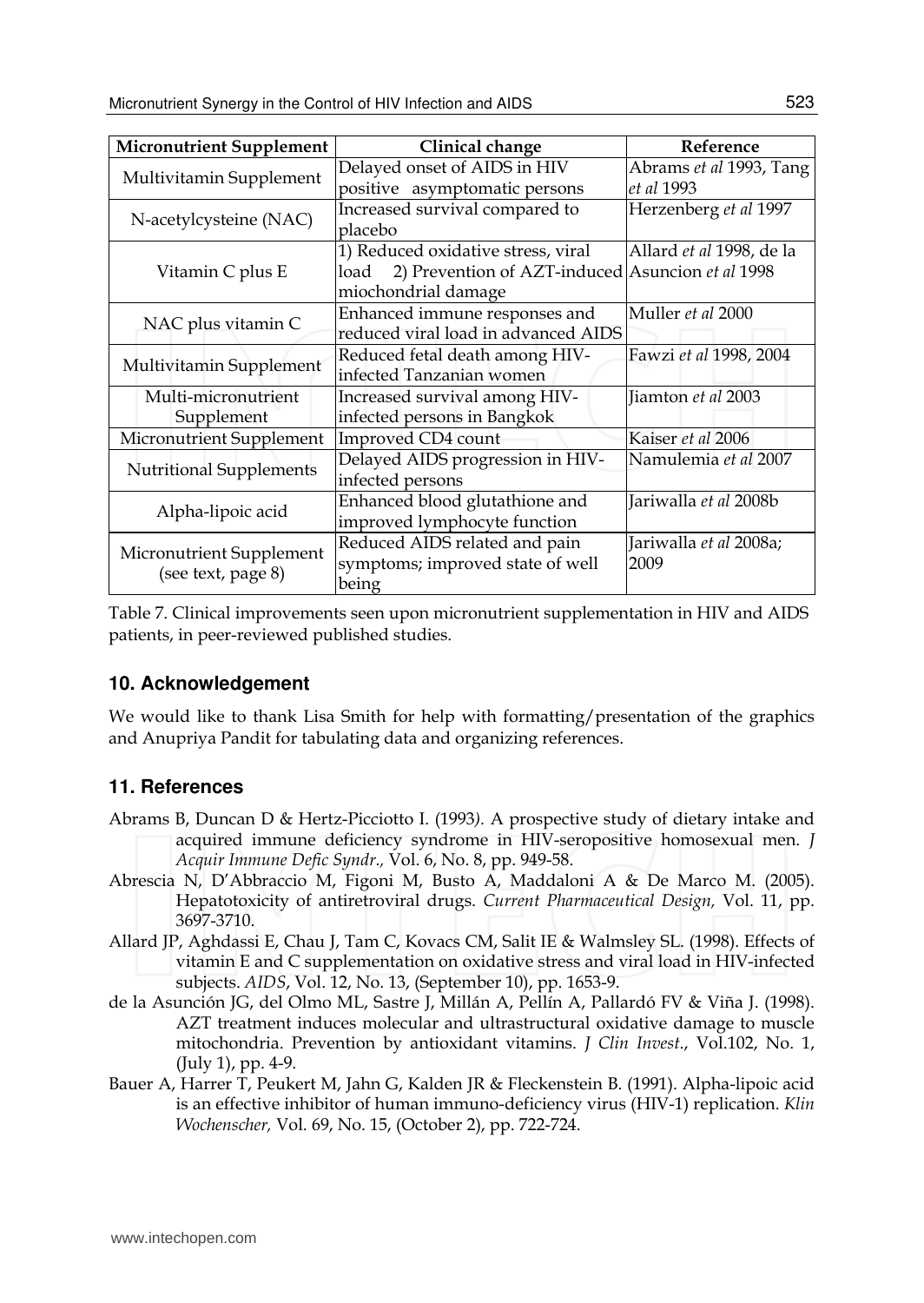- Baum MK, Shor-Posner G, Lu Y, Rosner B, Sauberlich HE, Fletcher MA, Szapocznik J, Eisdorfr C, Buring JE & Hennekens CH. (1995). Micronurients and HIV-1 disease progression. *AIDS*, Vol. 9, No. 9, pp. 1051-1056.
- Beach RS, Mantero-Atienza E, Shor-Posner G, Javier JJ, Szapocznik J, Morgan R, Sauberlich HE, Cornwell PE, Eisdorfer C & Baum MK. (1992). Specific nutrient abnormalities in asymptomatic HIV-1 infection. *AIDS,* Vol. 6, No. 7, pp. 701-8.
- Carr A, Samaras K, Chisholm DJ & Cooper DA. (1998). Pathogenesis of HIV-1-protease inhibitor-associated peripheral lipodystrophy, hyperlipidaemia, and insulin resistance. *Lancet,* Vol. 351, No. 9119, (June 20), pp. 1881-3.
- Carr A, Morey A, Mallon P, Williams D & Throburn DR. (2001). Fatal portalhypertension, liver failure, and mitochondrial dysfunction after HIV-1 nucleoside analogueinduced hepatitis and lactic acidaemia. *Lancet,* Vol. 357, No. 9266, (May 5), pp. 1412-4.
- Costello C. (1988). Haematological abnormalities in human immunodeficiency virus (HIV) disease. *Journal of clinical pathology,* Vol. 41, pp. 711-715.
- Fassina G, Buffa A, Benelli R, Varnier OE, Noonan DM & Albini A. (2002). Polyphenolic antioxidant (-)-epigallocatechin-3-gallate from green tea as a candidate anti-HIV agent. *AIDS*, Vol. 16, No. 6, (April 12), pp. 939-41.
- Fawzi WW, Msamanga GI, Spiegelman D, Urassa EJ, McGrath N, Mwakagile D, Antelman G, Mbise R, Herrera G, Kapiga S, Willett W & Hunter DJ. (1998). Randomised trial of effects of vitamin supplements on pregnancy outcomes and T cell counts in HIV-1-infected women in Tanzania. *Lancet,* Vol. 351, No. 9114, (May 16), pp. 1477-82.
- Fawzi W, Msamanga G, Antelman G, Xu C, Hertzmark E, Spiegelman D, Hunter D & Anderson D. (2004). Effect of prenatal vitamin supplementation on lower-genital levels of HIV type 1 and interleukin type 1 beta at 36 weeks of gestation. *Clin Infect Dis*., Vol. 38, No. 5, (Mar 1), pp. 716-22.
- Fischl MA, Richman DD, Grieco MH, Gottlieb MS, Volberding PA, Laskin OL, Leedom JM, Groopman JE, Mildvn D, Schooley RT *et al.* (1987). The efficacy of azidothymidine (AZT) in the treatment of patients with AIDS and AIDS-related complex. A doubleblind, placebo-controlled trial. *N Engl J Med*, Vol. 317, No. 4, (July 23), pp. 185-91.
- Gallo RC, Salahuddin SZ, Popovic M, Shearer GM, Kaplan M, Haynes BF, Palker TJ, Redfield R, Oleske J, Safai B, et al. (1984). Frequent detection and isolation of cytopathic retroviruses (HTLV-III) from patients with AIDS and at risk for AIDS. *,* Vol. 224, No. 4648, (May 4), pp. 500-3.
- Gray RH. (1984). Similarities between AIDS and PCM. *AM J Public Health*, Vol. 73, No. 11, pp. 1332.
- Harakeh S, Jariwalla RJ & Pauling L. (1990). Suppression of human immunodeficiency virus replication by ascorbate in chronically and acutely infected cells. *Proc. Natl. Acad. Sci USA*, Vol. 87, No. 18, pp. 7245-49.
- Harakeh S & Jariwalla RJ. (1991). Comparative study of the anti-HIV activities of ascorbate and thiol-containing reducing agents in chronically HIV-infected cells. *Am J Clin. Nutr.,* Vol. 54, No. 6S, pp. 1231S-1235S.
- Herzenberg LA, De Rosa SC, Dubs JG, Roederer M, Anderson MT, Ela SW & Deresinski SC. (1997). Glutathione deficiency is associated with impaired survival in HIV disease. *Proc Natl Acad Sci U S A*, Vol. 94, No. 5, (March 4), pp. 1967-72.
- Hogg RS, Yip B, Chan KJ, Wood E, Craib KJ, O'Shaughnessy MV & Montaner JS. (2001). Rates of disease progression by baseline CD4 cell count and viral load after initiating triple-drug therapy. *JAMA*, Vol. 286, No. 20, (November 28), pp. 2568-77.
- Jariwalla RJ. (1995). Micronutrient imbalance in HIV infection and AIDS: Relevance to pathogenesis and therapy. *J Nutr Environ Med*, Vol. 5, pp. 297-306.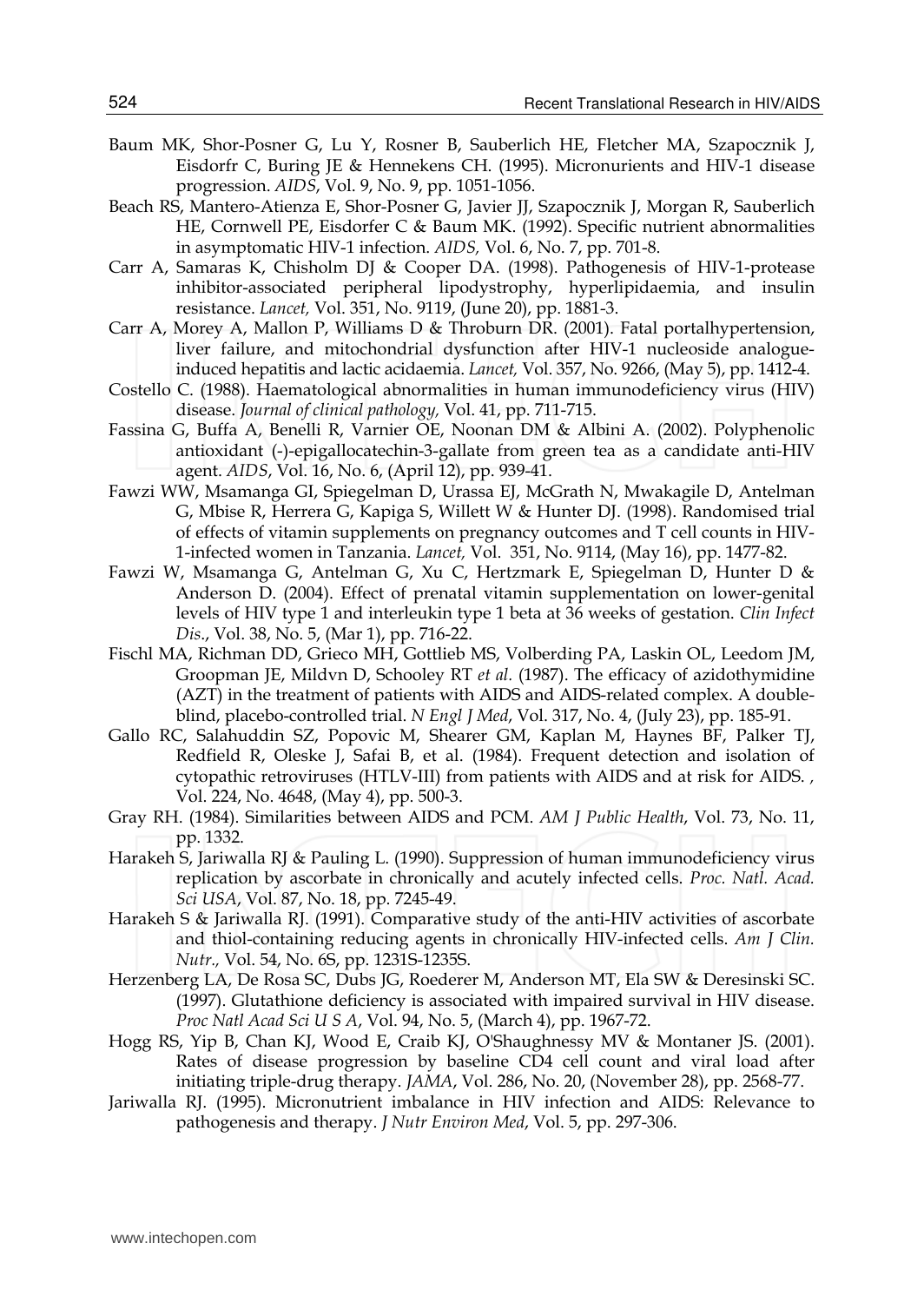- Jariwalla RJ, Niedzwiecki A, & Rath M. (2008a). Micronutrients and nutrient synergy in immunodeficiency and infectious disease. In: *Botanical Medicine in Clinical Practice* (R. R. Watson & V. R. Preedy, Eds), pp 203-12. CAB International, London, UK.
- Jariwalla RJ, Lalezari J, Cenko D, Mansour SE, Kumar A, Gangapurkar B & Nakamura D. (2008b). Restoration of blood total glutathione status and lymphocyte function following alpha-lipoic acid supplementation in patients with HIV infection. *J Altern Complement Med*., Vol. 14, No. 2, pp. 139-46.
- Jariwalla RJ, Niedzwiecki A, & Rath M. (2009). The essentiality of nutritional supplementation in HIV infection and AIDS: Review of clinical Studies and results from a community helath micronutrient program. In: Bioactive Foods in Promoting Health: Fruits and Vegetables (R. R. Watson & V. R. Preedy, Eds), pp 323-342. Oxford: Academic Press, ISBN: 978-0-12-374628-3.
- Jariwalla RJ, Gangapurkar B, Pandit A, Kalinovsky T, Niedzwiecki A & Rath M. (2010). Micronutrient cooperation in the suppression of HIV production in chronically and latently infected cells. *Mol Med Report,* Vol. 3, No. 3, pp. 377-85.
- Jiamton S, Pepin J, Suttent R, Filteau S, Mahakkanukrauh B, Hanshaoworakul W, Chaisilwattana P, Suthipinittharm P, Shetty P & Jaffar S. (2003). A randomized trial of the impact of multiple micronutrient supplementation on mortality among HIVinfected individuals living in Bangkok. *AIDS*, Vol. 17, No. 17, (November 21), pp. 2461-9.
- Kaiser JD, Campa AM, Ondercin JP, Leoung GS, Pless RF & Baum MK. (2006). Micronutrient supplementation increases CD4 count in HIV-infected individuals on highly active antiretroviral therapy: a prospective, double-blinded, placebocontrolled trial. *J Acquir Immune Defic Syndr*., Vol. 42, No. 5, (August 15), pp. 523-8.
- Kalebic T, Kinter A, Poli G, Anderson ME, Meister A & Fauci AS. (1991). Suppression of human immunodeficiency virus expression in chronically infected monocytic cells by glutathione, glutathione ester, and N-acetylcysteine. *Proc Natl Acad Sci USA,* Vol. 88, No. 3, (February 1), pp. 986-90.
- Mahmood N, Pizza C, Aquino R, De Tommasi N, Piacente S, Colman S, Burke A & Hay AJ. (1993). Inhibition of HIV infection by flavonoids. *Antiviral Res*., Vol. 22, No. 2-3, pp. 189-99.
- Mihm S, Ennen J, Pessara U, Kurth R & Droge W. (1991). Inhibition of HIV-1 replication and NF-κB by cysteine and cysteine derivatives. *AIDS*, Vol. 5, No. 5, pp. 497-503.
- Morgan D, Mahe C, Mayanja B, Okongo, Lubega R & Whitworth JA. (2002). HIV-1 infection in rural Africa: Is there a difference in median time to AIDS & survival compared with that in industrialized countries. *AIDS,* Vol. 16, No. 4, (March 8), pp. 597-603.
- Müller F, Svardal AM, Nordoy I, Berge RK, Aukrust P & Frøland SS. (2000).Virological and immunological effects of antioxidant treatment in patients with HIV infection. *Eur J Clin Invest*., Vol. 30, No. 10, pp. 905-14.
- Namulemia E, Sparling J & Foster HD. (2007). Nutritional supplements can delay the progression of AIDS in HIV-infected patients: results from a double-blinded, clinical trial at Mengo hospital, Kampala, Uganda. *Journal of orthomolecular Medicine,* Vol. 22, pp. 129-136.
- Nobelprize.org (1929-1964). The nobel prize and the discovery of vitamins (by K.J. Carpenter), Retrieved from

http://nobelprize.org/nobel\_prizes/medicine/articles/carpenter

Pakker NG, Notermans DW, de Boer RJ, Roos MT, de Wolf F, Hill A, Leonard JM, Danner SA, Miedema F & Schellekens PT. (1998). Biphasic kinetics of peripheral blood T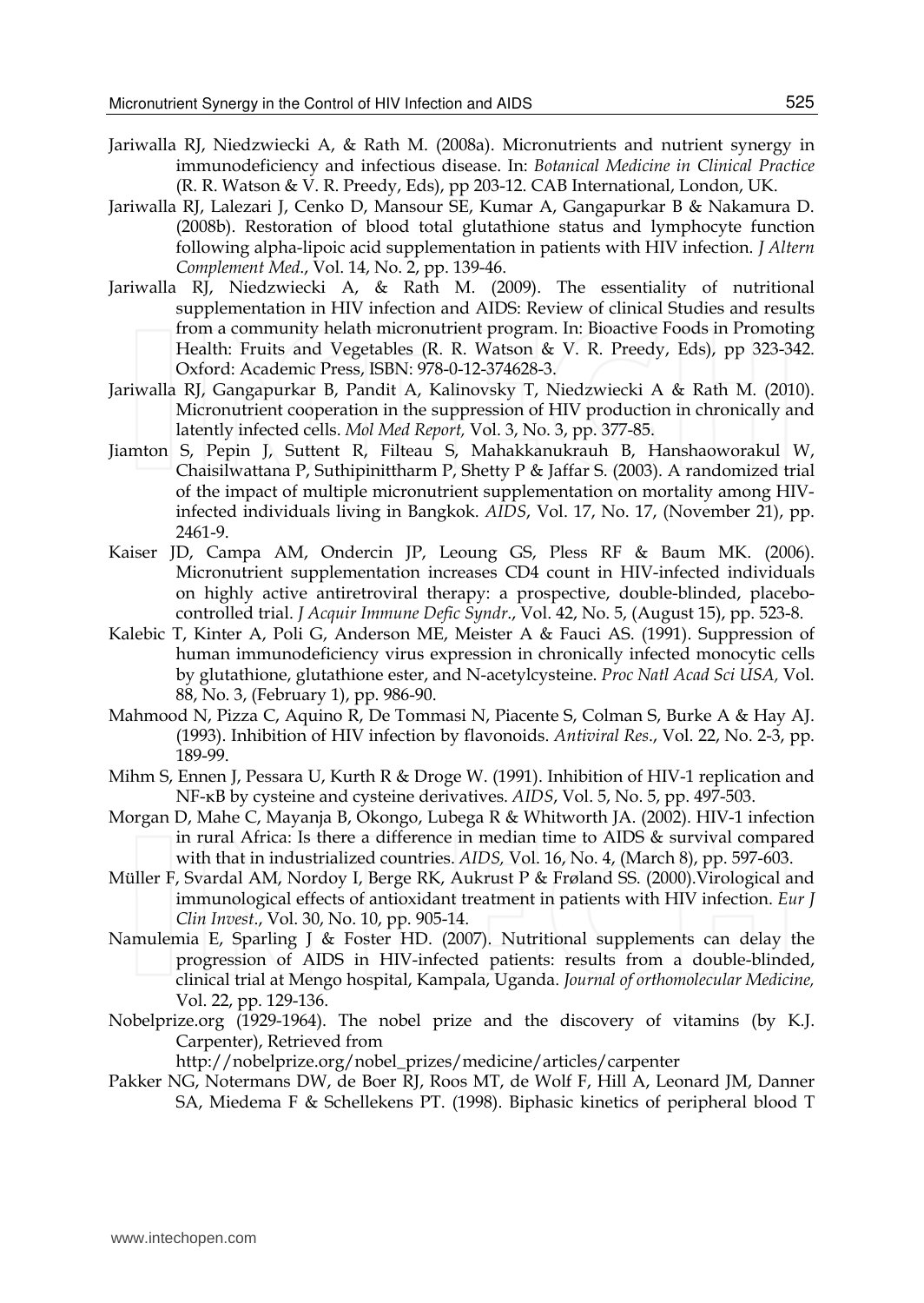cells after triple combination therapy in HIV-1 infection: a composite of redistribution and proliferation. *Nat Med.,* Vol. 4, No. 2, pp. 208-14.

- Paton NI, Sangeetha S, Earnest A & Bellamy R. (2006). The impact of malnutrition on survival and the CD4 count response in HIV-infected patients starting antiretroviral therapy. *HIV Med*., Vol. 7, No. 5, pp. 323-30.
- Patton GC, Coffey C, Sawyer SM, Viner RM, Haller DM, Bose K, Vos T, Ferguson J & Mathers CD. (2009). Global patterns of mortality in young people: a systematic analysis of population health data. *Lancet*, Vol. 374, No. 9693, (September 12), pp. 881-92.
- Popovic M, Sarngadharan MG, Read E & Gallo RC. (1984). Detection, isolation, and continuous production of cytopathic retroviruses (HTLV-III) from patients with AIDS and pre-AIDS. *Science*, Vol. 224, No. 4648, (May 4), pp. 497-500.
- Rath M & Niedzwiecki A. (1996). Nutritional supplement program halts progression of early coronary atherosclerosis documented by ultrafast computed tomography. *Journal of Applied Nutrition*, Vol. 48, pp. 67-78.
- Rath M, Kalinovsky T & Niedzwiecki A. (2005). Reduction in the frequency of arrhythmic episodes in patients with paroxysmal atrial arrhythmia with a vitamin/essential nutrient program. *JANA*, Vol. 8, pp. 21-25.
- Richman DD, Fischl MA, Grieco MH, Gottlieb MS, Volberding PA, Laskin OL, Leedom JM, Groopman JE, Mildvan D, Hirsch MS, Jackson GG, Durack DT & Nusinoff-Lehrman S. The AZT collaborative working group. (1987). The toxicity of azidothymidine (AZT) in the treatment of patients with AIDS and AIDS related complex. A double-blind, placebo-controlled trial. *New England Journal of Medicine,*  Vol. 317, pp. 192-197.
- Roederer M. (1998). Getting to the HAART of T cell dynamics. *Nat Med*., Vol. 4, pp. 145-6.
- Roederer M, Staal FJ, Raju PA, Ela SW & Herzenberg LA. (1990). Cytokine-stimulated human immunodeficiency virus replication is inhibited by N-acetyl-L-cysteine. *Proc. Natl. Sci USA*, Vol. 87, No. 12, pp. 4884-8.
- Sappey C, Legrand-Poels S, Best Belpomme M, Favier A, Rentier B & Piette J. (1994). Stimulation of glutathione peroxidase activity decreases HIV type 1 activation after oxidative stress. *AIDS Res. Hum. Retroviruses*, Vol. 10, No. 11, pp. 1451-61.
- Scrimshaw NS. (2003). Historical concepts of interactions, synergism and antagonism between nutrition and infection. *Journal of Nutrition*, Vol. 133, No. 1, pp. 316S-321S.
- Sleaseman JW and Goodenow MM. (2003). HIV-1 infection*. J Allergy Clin Immunol*., Vol. 111, No. 2 suppl, pp. S582-S592.
- Suzuki YJ & Packer L. (1993). Inhibition of NF-κB activation by vitamin E derivatives. *Biochem. Biophys. Res. Commun.,* Vol. 193, No. 1, (May 28), pp. 277-83.
- Tang AM, Graham NM, Kirby AJ, McCall LD, Willett WC & Saah AJ. (1993). Dietary micronutrient intake and risk of progression to acquired immunodeficiency syndrome (AIDS) in human immunodeficiency virus type 1 (HIV-1)-infected homosexual men. *Am J Epidemiol*., Vol. 138, No. 11, (December 1), pp. 937-51.
- Turchenko LV, Voloshchuk EO, Ivanov V, Kalinovsky T, Niedzwiecki A & Rath M. (2008). Clinical improvement of active tuberculosis patients with complex treatment and nutritional supplementation. *The Open Natural Products Journal*, Vol. 1, pp. 20-26.
- UNAIDS (2010). UNAIDS Report on the Global AIDS Epidemic, Retrieved from http://www.unaids.org/globalreport/
- Webb AL & Villamor E. (2007). Update: effects of antioxidant and non-antioxidant vitamin supplementation on immune function. *Nutr Rev*., Vol. 65, No. 5, pp. 181-217.